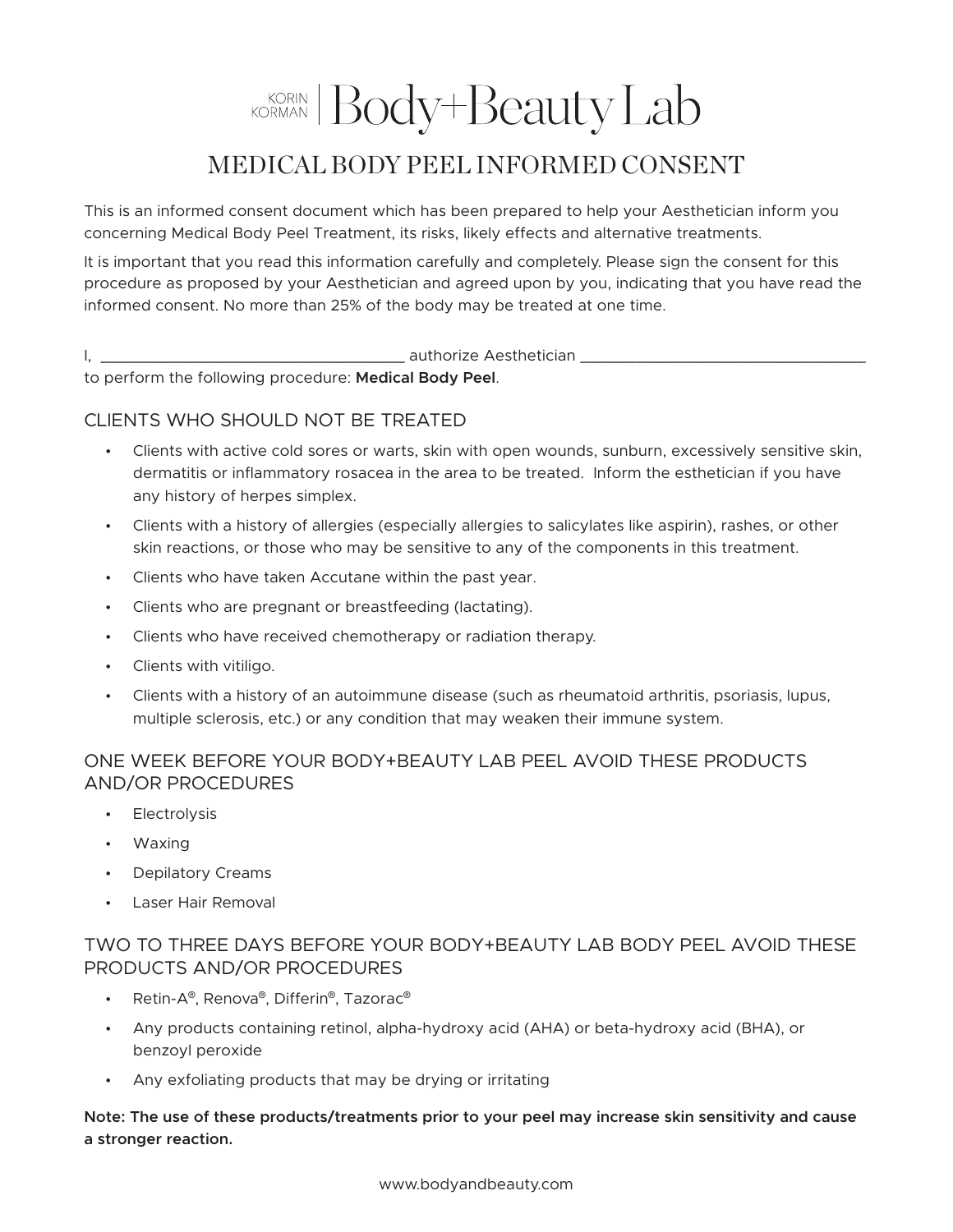# ADVERSE EXPERIENCES THAT MAY OCCUR AFTER YOUR BODY PEEL

It is common and expected that your skin will be red, possibly itchy and/or irritated. It is also possible that other adverse experiences (side effects) may occur. Although rare, the following adverse experiences have been reported by clients after having a Body+Beauty Lab Body Peel: skin breakout or acne, rash, swelling, and burning.

Although most people experience peeling of their skin, not every patient notices that their skin peels after all peel procedures. Lack of peeling is NOT an indication that the peel was unsuccessful. If you do not notice actual peeling, please know that you are still receiving all the benefits of the Peel, such as stimulation of collagen production, improvement of skin tone and texture, and diminishment of fine lines and pigmentation.

## **There are a number of reasons why a patient may not have peeling or may experience minimum peeling. The reasons may include:**

- Having peels regularly with a short interval between peels
- Frequent use of Retin-A, AHA, or other peeling agents prior to the Peel treatment
- Severe sun damage

**Proper skin evaluation by your skin care professional prior to your body peel is important and will help predict the outcome of your peel.**

#### **Please read and initial the following:**

I do not have any of the conditions described in the "Clients Who Should Not Be Treated" section \_\_\_\_\_\_\_\_\_\_\_\_\_

I understand that the actual degree of improvement cannot be predicted or guaranteed

I understand that I may need several of these peels to achieve optimal results

By my signature below, I acknowledge that I have read this Consent form and understand it. I have been given the opportunity to ask questions and my questions have been answered to my satisfaction. I have been adequately informed of the risks and benefits of this treatment and wish to proceed with this Body+Beauty Lab Body Peel.

#### CONSENT

I understand and agree that all services rendered will be charged directly to me, and I am personally responsible for payment. I further agree, in the event of non-payment, to bear the cost of collection, and/ or court costs and reasonable legal fees should they be required. The fees charged for this procedure do not include any potential future costs for additional procedures that you elect to have or require in order to revise, optimize, or complete your outcome. Additional costs may occur should complications develop from the Medical Peel and will also be your responsibility.

I agree to follow up with Body+Beauty Lab at the recommended intervals to monitor the effectiveness of the treatment, and to contact Body+Beauty Lab to advise of any change in my condition or any problem I may experience.